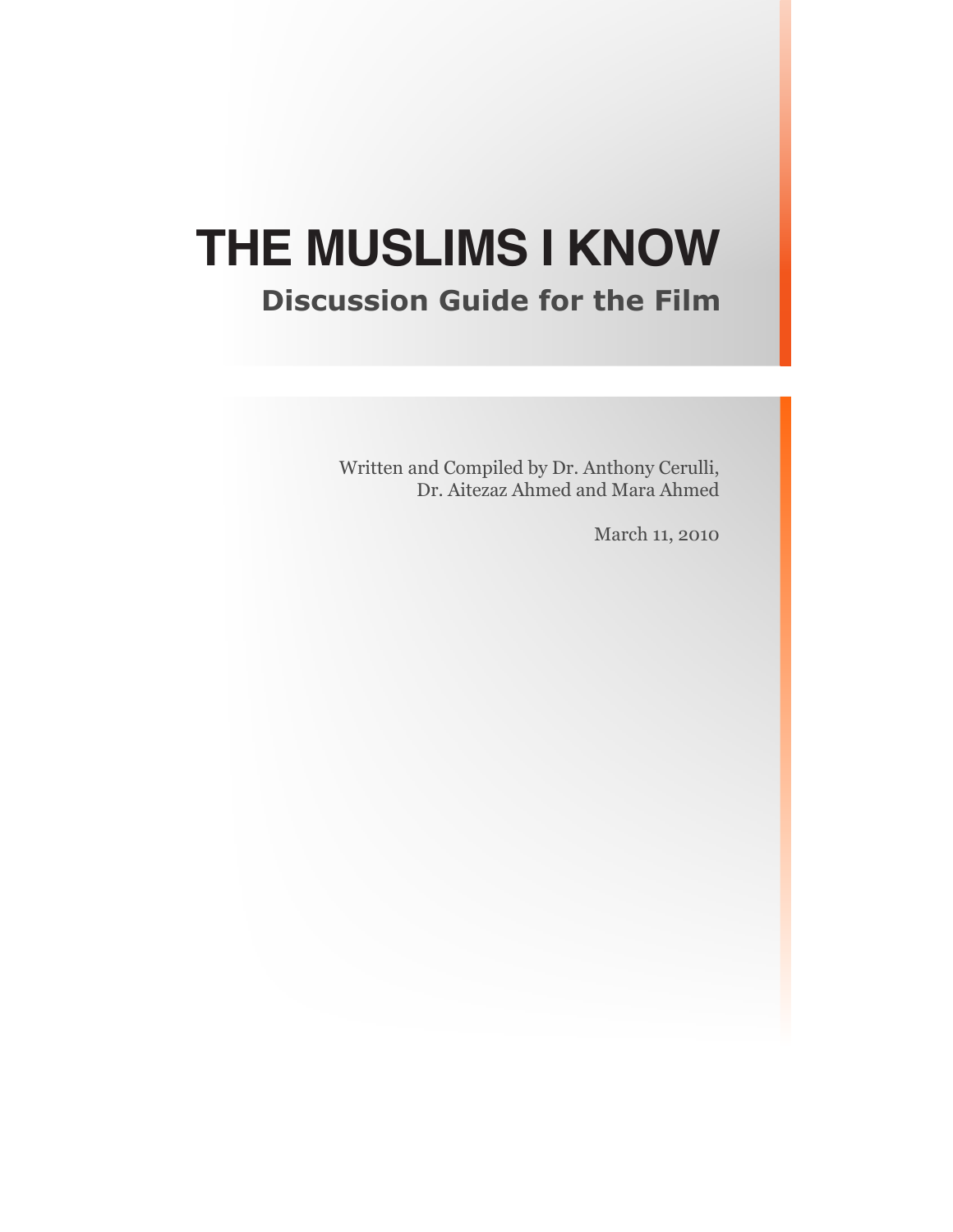# **TABLE OF CONTENTS**

# I. METHODOLOGY

- 1. Micro-study
- 2. Vox pop

# II. UNDERSTANDING ISLAM

- 1. A Brief Introduction to Islam
- 2. The Five Pillars of Islam
- 3. Islam in the Indian subcontinent

# III. HISTORICAL EVENTS

- 1. Colonial Powers in South Asia
- 2. Partition
- 3. General Zia ul-Haq
- 4. Soviet Occupation of Afghanistan
- 5. Education textbooks and historical representation
- 6. Islamization / Talibanization
- 7. Pakistan and the War on Terror

# IV. QUESTIONS FOR DISCUSSION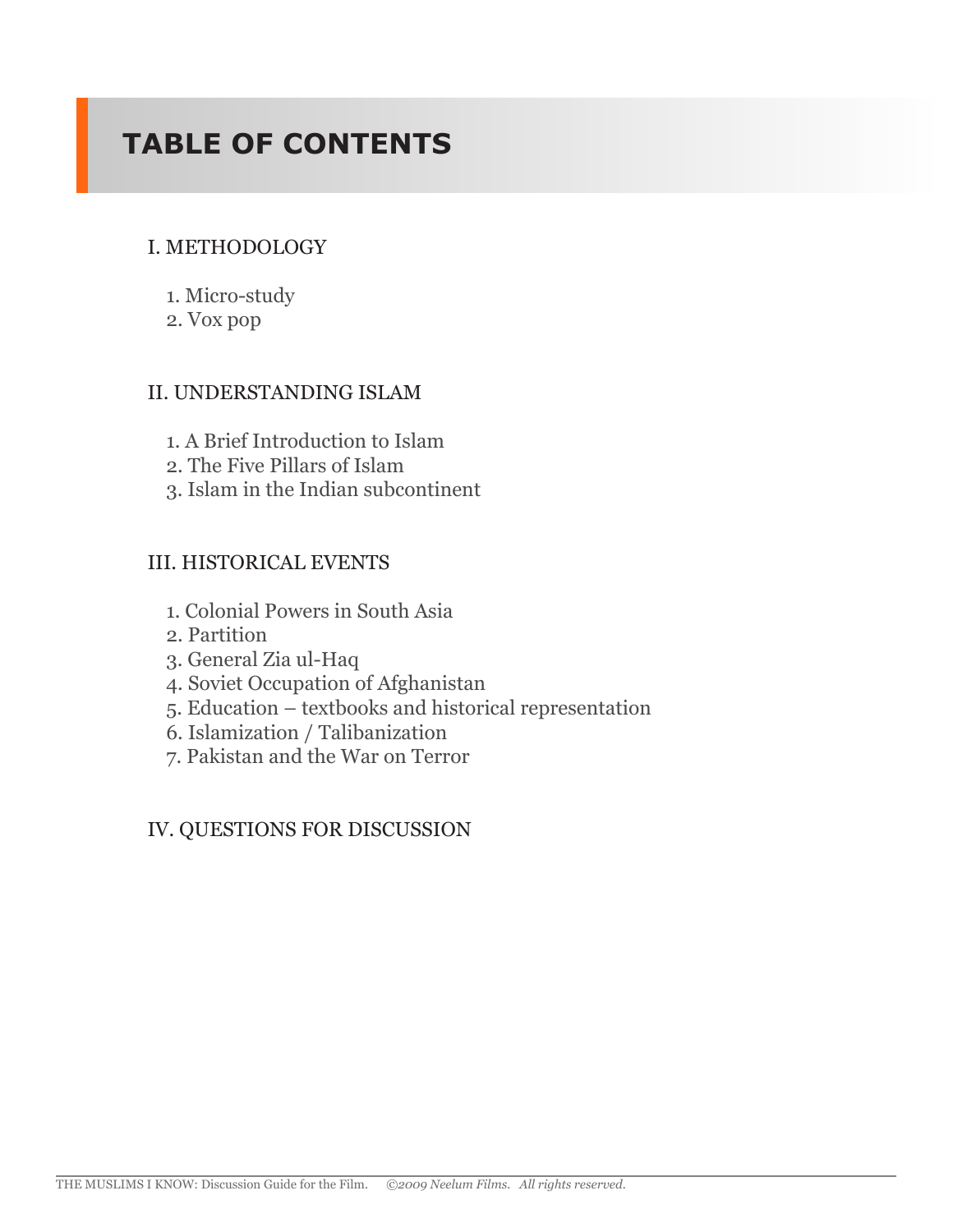# **I. METHODOLOGY**

# **1. Micro-Study**

The Muslims I Know focuses on a small group of Pakistani Americans based in Rochester, New York. While presenting The Muslims I Know at universities, colleges, and theaters around the country, I have been asked a number of times why I chose to document the Pakistani Muslim community in Rochester only. Why didn't I look at the Muslim community in America at large, especially given the challenges that all Muslims face today following the events of September 11, 2001?

I chose to spotlight the Pakistani Muslim community in Rochester, New York, for several reasons. Above all, I did not want to fall into the trap of treating the Muslim community as a monolithic entity that is ostensibly definable or characterizable by sweeping claims and sound bites. Instead, I wanted to interview a particular group of people and in the process attempt to shed some light on general questions that often get asked in the media, in schools and at interfaith meetings, such as: What does it mean to be a Muslim? How do Muslims practice their religion? Is there such a thing as Muslim culture? The answers to these questions can differ so widely from one Muslim community to the next that it is meaningless to generalize.

American media sources frequently rely on stereotypes when they talk about Islam and Muslims. Thus their stories tend to strip away cultural and regional particularities that are fundamental to any group of people, Muslim or otherwise. While I certainly did not want to follow that same methodology, I am not inherently opposed to showcasing divergent Muslim communities both in terms of culture and belief. But such an extensive study, which would involve a much larger and more diverse sampling of people, is better suited to a PBS series broadcast in several independently themed episodes. For a self-funded, hourlong film, this panoptic approach was simply not tenable.

One of the most important goals I set for myself as the director of The Muslims I Know was to establish a level of intimacy between a non-Muslim American audience (the target audience for this film) and the Muslims I interviewed in the documentary. This is why we return to many of the same interviewees throughout the film. These people are shown in their homes, with their families, and in the context of the larger Muslim community in upstate New York. In this way our knowledge of the Muslims portrayed in the film is built up in increments via insights into education, culture, religion, politics, and personal worldviews. As we become more familiar with the people on screen, it becomes difficult to continue to view them as a generic group - namely, as just Muslims.

Of course, all of them are Muslims, but the point is that there is no intrinsic need to forefront this aspect of their lives, as the media, government agencies, and sundry pundits so often do nowadays.

I include this point after the characteristics listed above because people whom I call "mainstream Muslims" in the film are rarely given a voice in American media. What does it mean to be a mainstream or moderate Muslim? As I hope to show in the film, the Muslims I know represent different perspectives and walks of life than those that are frequently showcased in the media. The people I interview are socially, professionally, and religiously moderate by the standards of most Americans.

By studying a small community in a mid-sized American city, we can begin to create a space for dialogue about some underlying truths related to Islam and Muslims. These can then be used to query other Muslim communities in America and elsewhere. In short, I hope to show the indispensability of the micro-study methodology for delving deeply into difficult questions of religion, identity formation, social construction, and the production of knowledge. I know the Pakistani Muslim community in Rochester and I offer a portrait of this group of people in The Muslims I Know.

I also discuss certain events and people in Pakistan's history that are useful to understanding some of the more salient elements of the cultural heritage and memory that contribute to the discourses and worldviews of many Pakistani Americans. I do not pretend to speak for or about other Muslim communities in America, but I am confident that my theoretical and methodological approach in the making of this film, especially the questions that I ask, can be gainfully employed to enquire other Muslims.

# **2. Vox Populi**

Vox Populi ("vox pop" for short) is a Latin phrase that means "voice of the people." In documentary filmmaking and other types of broadcasting, vox pop is an interview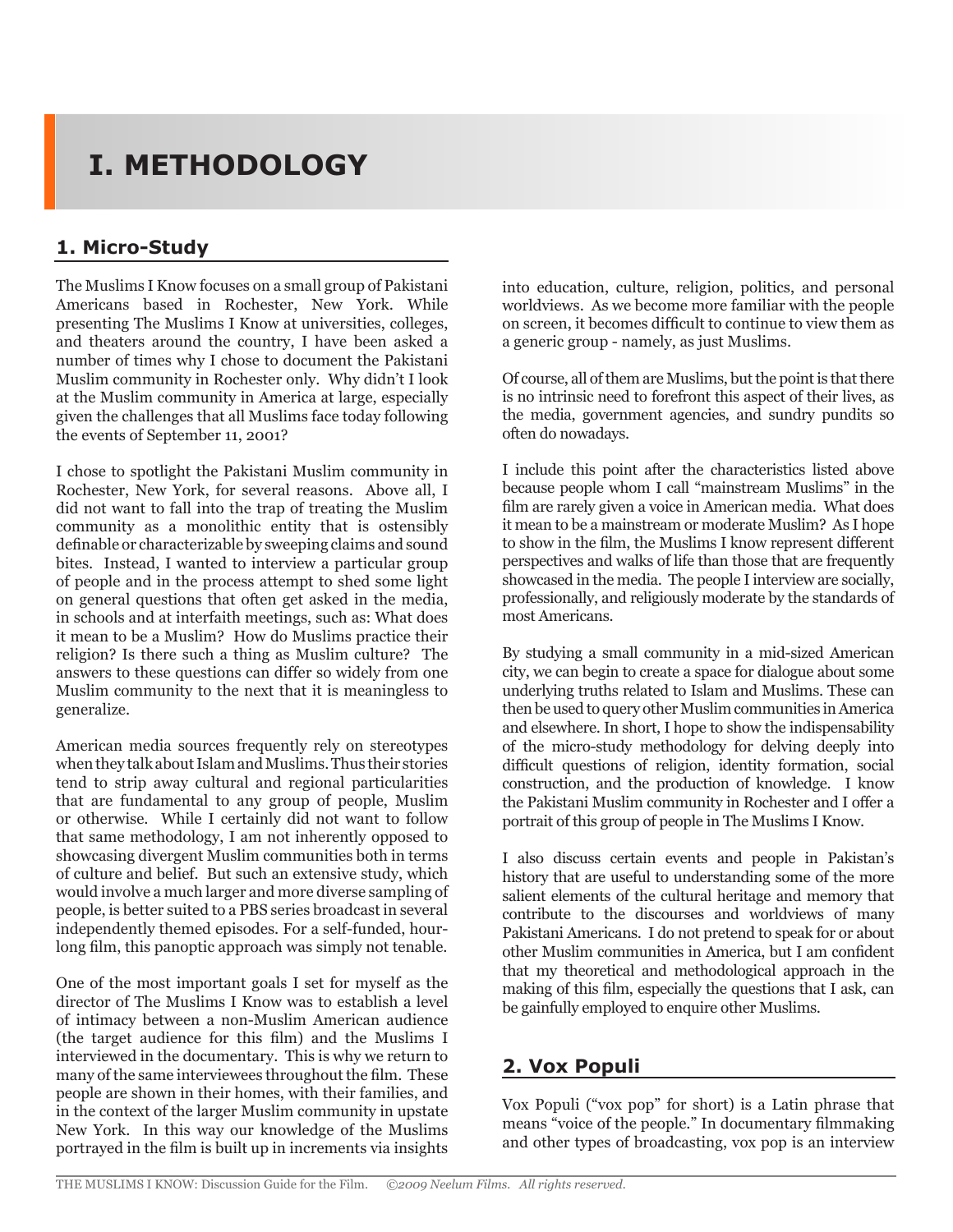technique that attempts to approximate public opinion. The standard procedure involves interviewing random members of the general public, in arbitrary locations, and asking each person to answer the exact same question. Once the lot of interviewees is aggregated, their responses are systematized and treated as a rough estimate of the public's reaction to a certain issue.

From the very first documentary script I ever wrote, I knew that I wanted The Muslims I Know to be a kind of icebreaker. I wanted the film to initiate dialogue between American Muslims and non-Muslim Americans. By presenting something alternative (perhaps even contrary) to the conventional representation of Islam and Muslims, perceptions which in large part permeate the television,

radio, and newsprint media, I wanted to provoke thought, ask tough questions not being asked in the media, and facilitate discussion.

In order to initiate dialogue, naturally there needed to be non-Muslim voices in the film. Vox pop enabled me to put my finger on the pulse of the non-Muslim American voice in the Rochester area. By crunching data gathered from random interviews conducted during pre-production fieldwork, I was able to delineate the major topics that would be discussed in the film. In short, this approach allowed the questions and concerns of the non-Muslim Americans I interviewed to be the subject matter discussed by and commented on by the Muslims I know.

# **II. UNDERSTANDING ISLAM**

# **1. A Brief Introduction to Islam**

In America, Islam is the third largest religion, and it is quickly becoming the second. Internationally, Islam has roughly 1.3 billion members, called Muslims, the majority of whom are based in Asia and Africa. Indonesia is home to the largest Muslim population, followed by India, Bangladesh, Pakistan, and Nigeria.

Muslims worship the same God that Christians and Jews worship, and they call this God "Allah" (Arabic al-ilah, "the god"). Muslims also recognize the prophets of the Hebrew Scriptures and New Testament, starting with Adam and going all the way to Moses and Jesus. Like Judaism and Christianity, Islam began in the Middle East. The prophet Muhammad (570 – 632 C.E.) was born in the Arabian city of Mecca.

The word islam means "to surrender" or "yield" in particular to the will of God. Thus an adherent of Islam, a Muslim, is a person who yields to Allah's will. Muslims are bound by a common faith in Allah and the prophet Muhammad.

The basic Muslim greeting is the Arabic, asalam alaikum, which means "peace be upon you." Like people of other religious traditions, Muslims believe in peace and compassion and are taught from a young age that these qualities are intimately associated with Allah.

The two major sects in Islam are Sunni Muslims (about 85% of Muslims worldwide) and Shia or Shiite Muslims (about 15%). Conflicts about the succession to the Muslim Caliphate, after Muhammad's death, resulted in this split in the Muslim community. The Sunnis represent the

majority group that endorsed Abu Bakr, a much trusted and lifelong companion of the prophet Muhammad, while the Shiites supported Muhammad's valiant cousin and son-in-law Ali. Within each group there are numerous "denominations" or branches. For all of their differences, there are some similarities, or common threads, upon which all Muslims can agree. The following covers some of the major commonalities that run throughout the Islamic faith.

Islam is a resolutely monotheistic religion. Muslims believe that the will of Allah was revealed through a succession of prophets. Muslims believe that God's messages end with the prophet Muhammad. His message is the final "seal" of all of God's prophets.

Muhammad was born in Mecca, which during his lifetime was the commercial, cultural, and religious capital of Arabia. He was the son of Abdullah and Amina. Muhammad's father died from illness while Amina was pregnant with Muhammad. His uncle, Abu Talib, raised him until adulthood. At age 25, Muhammad married Khadija (age 40). She was the owner of the caravan company for which he worked. She decided to propose after hearing of his well-known honesty and good character.

The central religious text of Islam is the Quran (literally "the recitation"), which Muslims believe contains divine guidance and direction for humanity. The Quran recognizes the Torah and the Gospel as having been revealed by the same God. Jews and Christians are called People of the Book as they too have received God's revelation from previous prophets.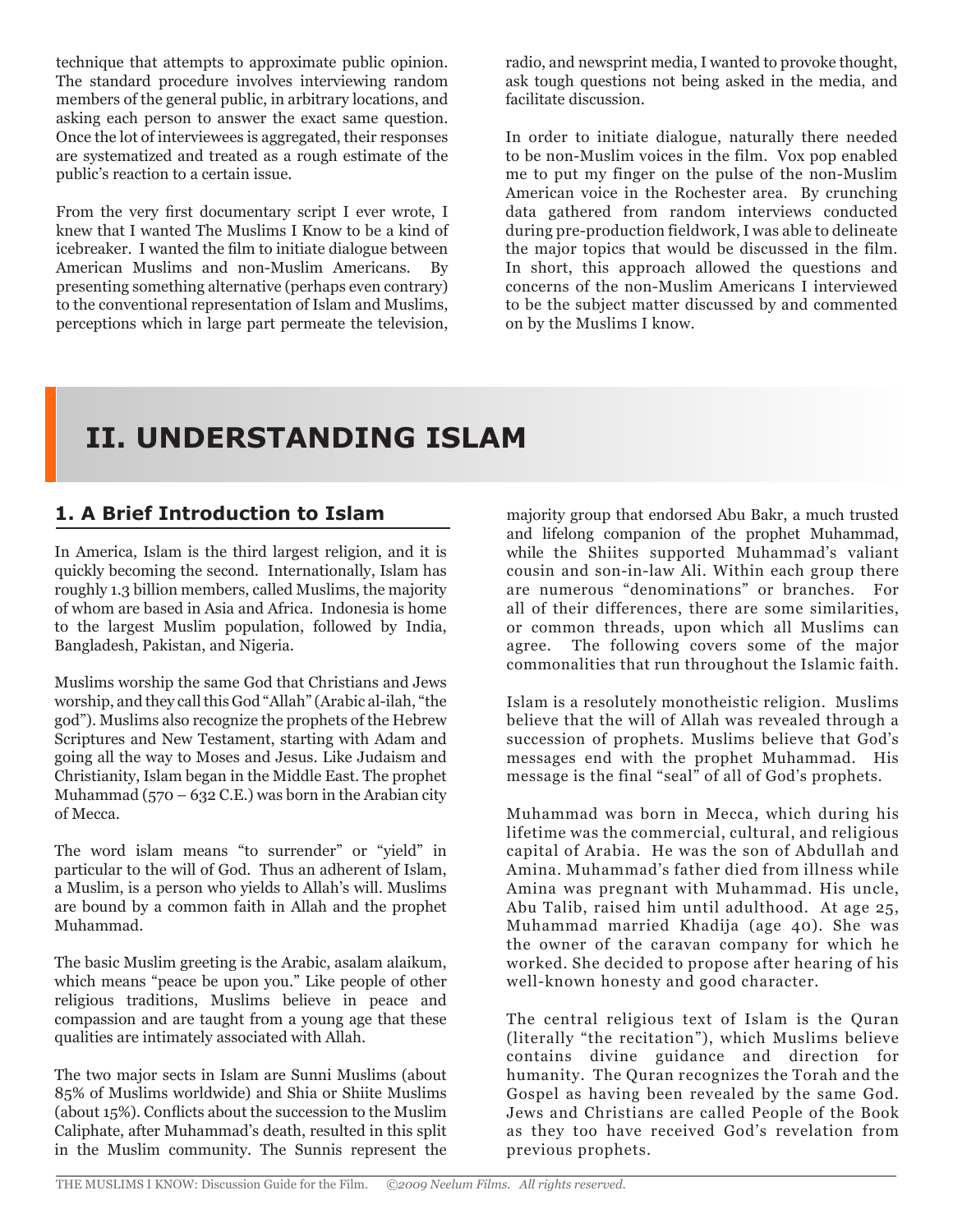The Quran was revealed to the prophet Muhammad (in the language of Arabic) by the angel Gabriel. The revelations began when he was 40 years old, in 610 C.E., and continued in waves until his death in 632 C.E.. Muhammad dictated the messages that he received to his followers. Muhammad's life is also recognized as an example for believing Muslims to aim to emulate. In 633 C.E. the Quran was set to writing by some of Muhammad's companions. It was in 653 C.E. that the text was systematized and distributed widely.

Muhammad's message was a veritable revolution to those who heard him. It preached egalitarianism and social justice in a society divided deeply between haves and have-nots. Tribal warfare was the norm in Arabia, at that time, and the weak or disadvantaged were completely marginalized. Muhammad found some followers who believed in his message, but the majority of the leaders of Mecca did not accept him as an authority, and began to persecute him and his followers. Consequently, in 622 C.E. Muhammad and his followers moved to the city of Medina, where they established the first official Muslim community (Muslims start their calendars from this year). This journey to Medina is called the Hijrah or "the emigration."

Muhammad was at once a religious and political leader (i.e., a prophet and statesman). After his death, narratives about his life (called "traditions" or hadith) were preserved in the Sunnah (literally "the trodden path") which contains numerous narrative accounts of how he lived and what he said. The information in the Sunnah covers everything from Muhammad's advice about prayer, fasting, marriage and divorce, to diplomacy and jihad. Jihad means struggle. There are two types of jihad, the greater jihad which is the spiritual struggle to become a better human being, and the lesser jihad which is the fight for self-defense or war against tyranny and oppression. During the early centuries of Islam, compendia of these narratives blossomed into the thousands, and the Prophet's biography became a source of inspiration and an example for Muslims.

After the Prophet died and the Muslim community no longer had a central figure to lead and direct day-today activities, many Muslims felt a need to define as clearly as possible what it meant to be a Muslim and how Muslims ought to live in order to receive eternal reward in heaven (and avoid punishment in hell). The need to institutionalize the tradition became even more urgent as Islam spread across diverse regions of the world, meeting with new situations, problems, and questions. In terms of institution, Islam does not have a pope or a legion of authority figures (such as Catholic bishops) to help them determine what to do in certain situations. Questions about how a Muslim ought to act over time came to be the responsibility of the ulama or scholars "learned" in Islamic Law, which is known as Sharia (the "way" of Islam).

The Sharia concerns itself with law and governance derived from principles embodied in the Quran and Sunnah. Islamic Law covers all aspects of a Muslim's life. Depending on where a Muslim is from, she or he will follow a specific set of guidelines according to Sunni or Shia Law. However, in many Muslim countries of the world, legal systems are secular. For those countries which adhere to some form of Islamic Law, the application of Sharia is mostly confined to Family Law which deals with matters such as marriage, divorce, inheritance, and guardianship.

In spite of all these differences, there are Five Pillars of Islam that all Muslims will recognize as critical to their surrender to Allah.

# **2. The Five Pillars of Islam**

### **(1) Shahada (Profession of Faith)**

"There is no god but God and Muhammad is the Prophet (or messenger) of God." This statement articulates the essence of Islam—i.e., faith in the one true God, Allah, and recognition of Muhammad as the last Prophet of God, the final seal in a long line of God's messengers to the world of humanity. The pronouncement of the shahada formally makes one a member of the Muslim community.

### **(2) Salat (Prayer or Worship)**

Muslims pray five times a day, at designated times throughout the day and night. When they pray, Muslims face Mecca to Worship God. Each prayer is preceded by a ritual ablution of washing the face, hands and feet. The ablutions are meant to symbolize both physical and spiritual purity before approaching (or engaging) Allah by reciting His holy words.

Muslims may pray alone or in groups. When in groups, e.g. at a Mosque, one of the worshippers will serve as the Imam, or prayer leader who guides the movements and recitations—stand, kneel, touch forehead to ground, and then stand again, all the while reciting verses from the Quran. On Fridays, Muslims are expected to perform a noontime prayer in the Mosque (i.e., with the congregation).

The concept of prayer is extremely powerful in Islam. It makes God accessible to Muslims at all times and in all places. Like meditation, prayers enable Muslims to get away from life's mundane concerns at least five times a day. It allows them to be quiet and centered, to focus on the spiritual rather than the worldly and materialistic. The five prayers also provide daily structure and instill discipline.

### **(3) Zakat (Almsgiving)**

This pillar is meant to reinforce the importance of community identity and responsibility. Since according to Islam Allah created all things, all wealth on earth therefore belongs to Allah. The pursuit of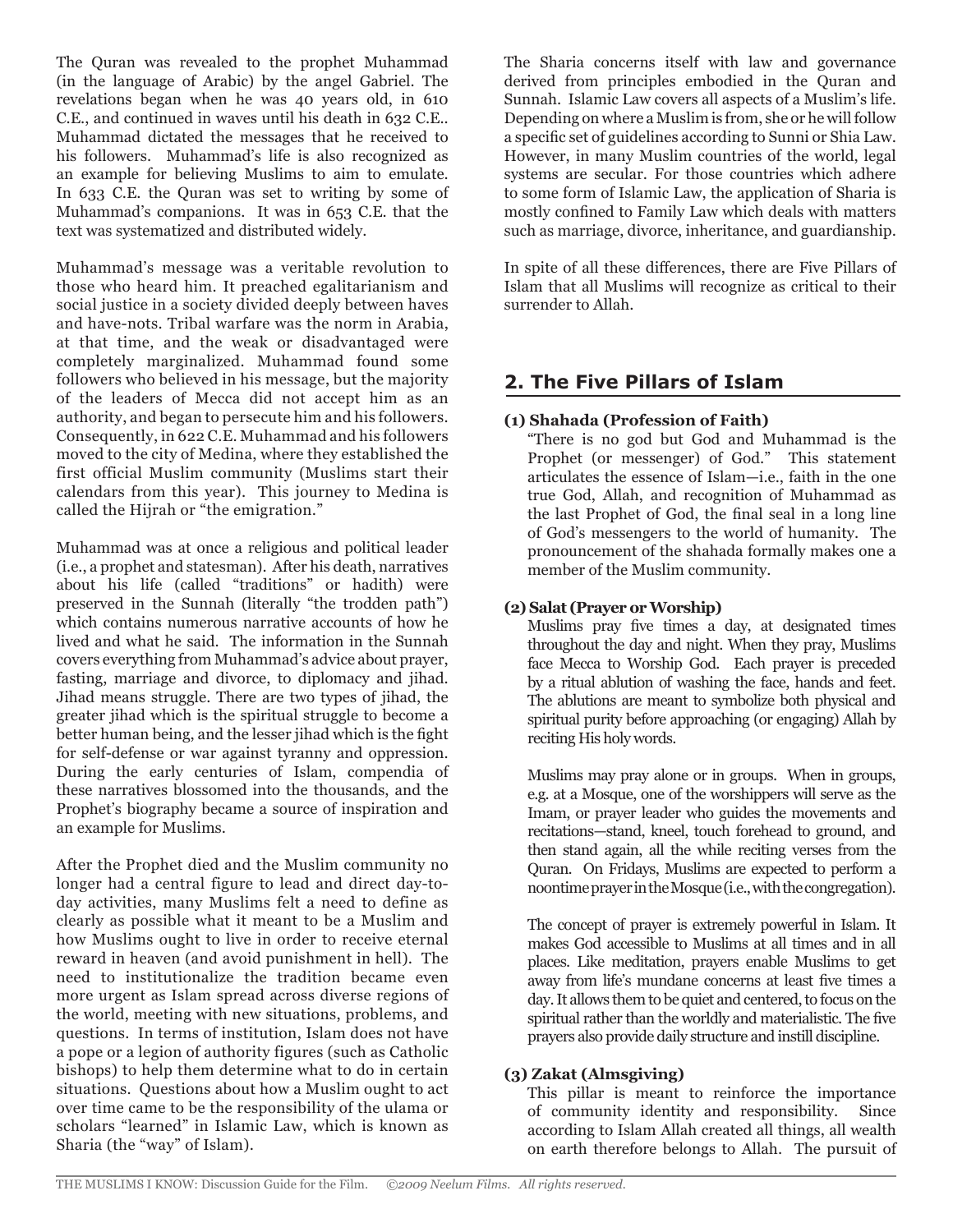wealth is an acceptable aim in Islam - Muhammad was a businessman, and his wife, too, was a businesswoman. But with wealth comes responsibility, which should take the form of charity and care for others. What's more, it is the financial responsibility of Muslims who can afford it to pay an annual 2.5% wealth tax that goes toward assisting the needs of the less fortunate members of the community. Payment of the zakat is seen as an act of worship, and it represents a way that Muslims can thank Allah for their own prosperity and wellbeing.

### **(4) Sawn or Siyam (Fasting)**

Once a year all adult Muslims who are physically capable fast during the month of Ramadan. This month-long fast is meant to be a special time of reflection and discipline; a time to thank Allah for one's blessings and to repent one's sins; a time to discipline one's body, strengthen one's moral character and think selflessly in order to help the poor and oppressed.

From dawn to dusk during the month of Ramadan, Muslims abstain from food and drink. Because the Muslim calendar is a lunar calendar, Ramadan comes about at different times each year. Each evening, after sunset, Muslims come together to break the daylong fast. On the 27th night Muslims observe the "Night of Power and Excellence" which is the celebration of the night that Muhammad received Allah's final revelation. The month of Ramadan comes to a close with the Feast of the Breaking of the Fast (Eid al-Fitr).

### **(5) Hajj (Pilgrimage to Mecca)**

Every Muslim who is physically and financially able to do so, must make the pilgrimage to Mecca once in his or her lifetime. Once a year roughly two million Muslims from across the globe travel to Saudi Arabia to journey to the cities of Mecca and Medina to perform the hajj. This pilgrimage represents a return to the Muslims' spiritual homeland. The Quran says that the prophet Abraham and his son, Ismail, built the Kabah or "House of God" in Mecca. The Kabah is a cube-shaped structure that lodges a black stone. Tradition says that the angel Gabriel gave it to Ismail as a sign of God's covenant with Abraham, and by extension with the Muslim community. Of course, Mecca is also the place where Muhammad was born, received Allah's revelation and died. All Muslims are considered to be equal on the hajj, irrespective of background or social standing. This egalitarian community is evidenced by the simple garments that the male pilgrims wear - two seamless white sheets. The women wear the hijab which means modest clothing, in a way that only their hands and faces are visible. The hajj ends with the Feast of the Sacrifice (Eid al-Adha), which commemorates God's initial command to Abraham to sacrifice his son Isaac. Abraham was later allowed to sacrifice a ram instead.

### **Suggested readings:**

Aslan, Reza. *No god but God: The Origins, Evolution, and Future of Islam.* Random House Trade Paperbacks, 2006.

Armstrong, Karen. *Islam: A Short History.* Modern Library, 2000.

Armstrong, Karen. *Muhammad: A Biography of the Prophet.* HarperOne, 1993.

### **3. Islam in the Sub-Continent**

Islam came to South Asia in 712 C.E. when Muhammad bin Qasim conquered the regions of Sind and Punjab (in what is now Pakistan). Muhammad bin Qasim was an Arab general from the city of Taif (in present day Saudi Arabia).

With the advent of Islam, the inhabitants of the Indian subcontinent came into contact with a religion and culture quite different from their own. Most Indians were Hindus at the time. Hinduism was polytheistic and accepting of various forms of worship. Islam was rigid in its emphasis on monotheism. Hinduism advocated a strict caste system while Islam was intrinsically egalitarian. Over the years, the influx of Muslim soldiers, traders, farmers and holy men led to some trade and religious exchange.

Muslim raids and invasions continued for centuries in South Asia, many of them launched from Central Asia, where a Turkish slave dynasty had garnered power. Muslim empires in the region included the Ghaznavid Empire, the Ghurid, the Delhi Sultanate and the Mughal Empire.

Although Muslims fought their way into the subcontinent their attitude towards the local population was often characterized by accommodation rather than forced conversion. Hence Hinduism and Buddhism remained the predominant religions of South Asia. Islam's influence spread mostly through trade and Sufi Mystics.

Sufism represents a mystical approach to Islam. Early forms of Sufism appeared about a century after the birth of Islam. However, another century passed before a woman from Basra (in present day Iraq) called Rabiah al-Adawiyah transformed Sufism from asceticism to mysticism. She articulated the Sufi concept of pure love of God, unadulterated by the desire for Heaven or the fear of Hell.

Sufis strive to use self-control, introspection and mental focus to attain selflessness and prepare for a rich spiritual life aimed at Divine Proximity. Mystical music and poetry are an important part of Sufism. In many regards, Muslim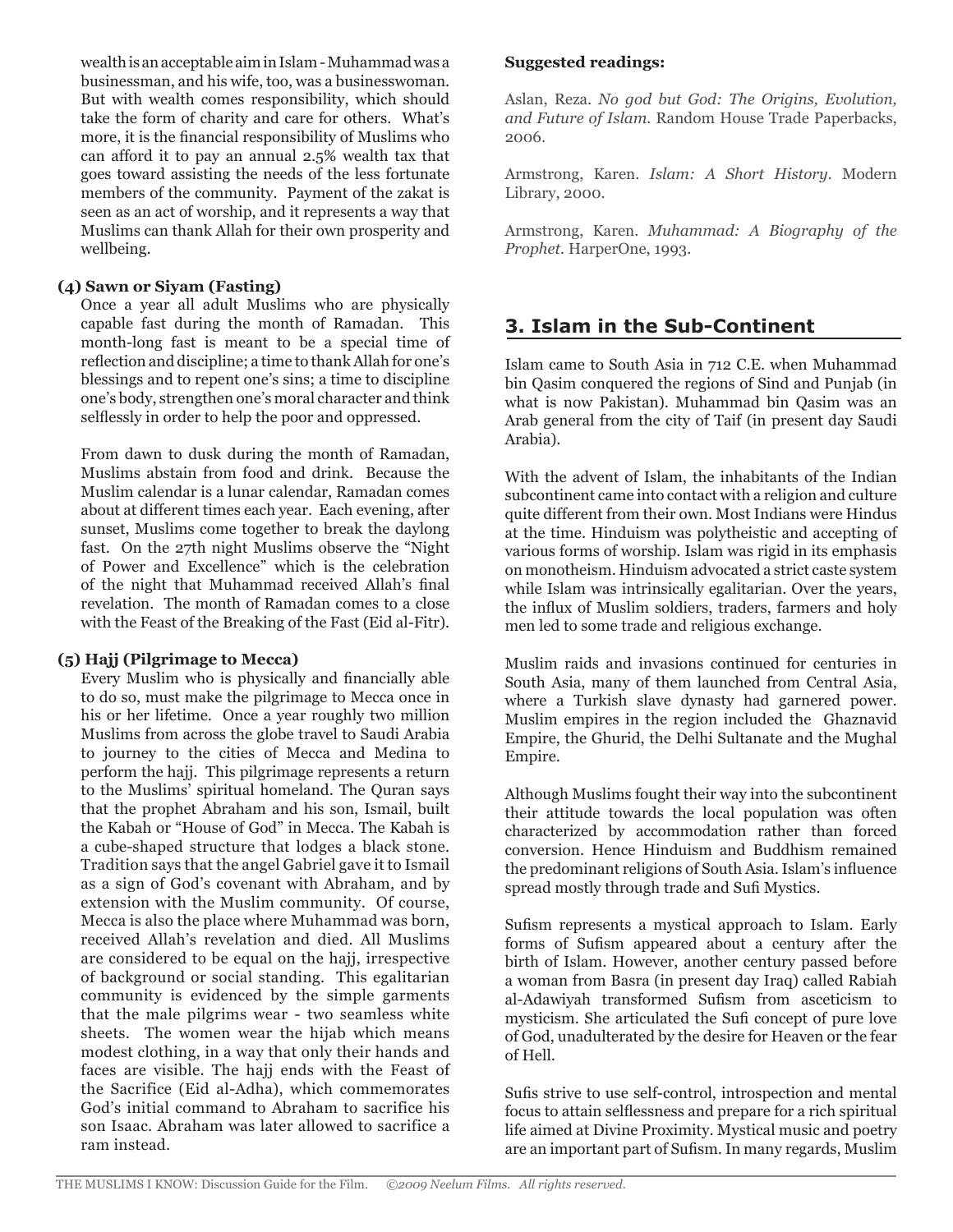Sufis were not much different from Indian ascetics and wandering holy men. As Sufism absorbed more and more of the local culture, its appeal grew stronger. People began to believe in the Sufis' healing powers and their tombs became shrines or places of pilgrimage where both Hindus and Muslims liked to congregate and pray. Sufi shrines thus became central to the spread of Islam in the Indian subcontinent. They are heavily frequented to this day and remain characteristic of the brand of Islam that swept across South Asia.

#### **Suggested readings:**

Frager, Robert, and James Fadiman. *Essential Sufism.*  HarperOne, 1999.

Homerin, Emil Th. *Umar Ibn Al-Farid: Sufi Verse,* Saintly Life. Paulist Press, 2001.

Schimmel, Annemarie. *Mystical Dimensions of Islam.*  The University of North Carolina Press, 1978.

# **III. HISTORICAL EVENTS**

### **1. Colonial Powers in South Asia**

India is home to one of the oldest civilizations in the world. The Indus civilization dates back to 3000 B.C.E. The Aryans invaded India in 1500 B.C.E. and the blending of Aryan and local Dravidian traditions gave birth to classical Indian culture. India was later conquered by Persian kings and also by Alexander the Great. King Chandragupta consolidated his rule in the subcontinent and established the extensive Maurya Empire in 322 B.C.E., which reached its peak under his grandson Ashoka.

Muslim rule in India began in 712 C.E. and continued with successive Muslim invasions and empires. The Delhi Sultanate refers to the various Muslim dynasties (either Turkic or Afghan) that ruled India from 1206 to 1526.

### **2. The Partition of India**

The departure of the British Raj from South Asia and the subsequent partition of India produced the two nation states of India and Pakistan. Pakistan was born on August 14, 1947. Under the original design of partition, Pakistan was divided into two regions (see map right). The larger of the two regions was called West Pakistan (present day Pakistan). East Pakistan was situated on the Bay of Bengal and became an independent nation in 1971 (present day Bangladesh).

What were some of the critical factors that preceded the partition of South Asia and who were some of the decisive people and organizations involved in that process?

The fortunes of the British Empire began to decline by the end of World War II. Having barely succeeded in fending off the attacks of the Axis powers, the British were exhausted financially, morally and politically. Their ambitions for global empire and colonial rule had

diminished greatly by this time, and public attitudes and opinions about the legitimacy of colonialism and the rights of subject nations had also undergone radical change. Even before the British exhausted their might in World War II, numerous anti-colonial revolutions were already underway across the Indian subcontinent. Their aim was to mobilize millions of people to resist British rule. Indian leaders had begun to deliberate possible scenarios for equitable political and religious life in South Asia after the British left.



**Figure 1:** *Map of the partition of India to create Pakistan and India in 1947.*

At the time of its inception in the 1890s, the All India Congress Party (or simply the Congress Party) confined its

modest demands to some political autonomy and more participation in the political process under ongoing British rule. But by the late 1920s and early 30s, this movement had been transformed into a drive for complete independence. Its leaders, such as Mohandas Karamchand Gandhi, Jawaharlal Nehru, Vallabhai Patel and Sirojni Naidu, were mostly Hindus. There were some notable Muslims such as Abulkalam Azad and Mohammad Ali Jinnah.

Throughout the struggle for independence, nonviolent ideals were mostly upheld and the idea of partitioning India into two countries was never entertained by any of these leaders until much later.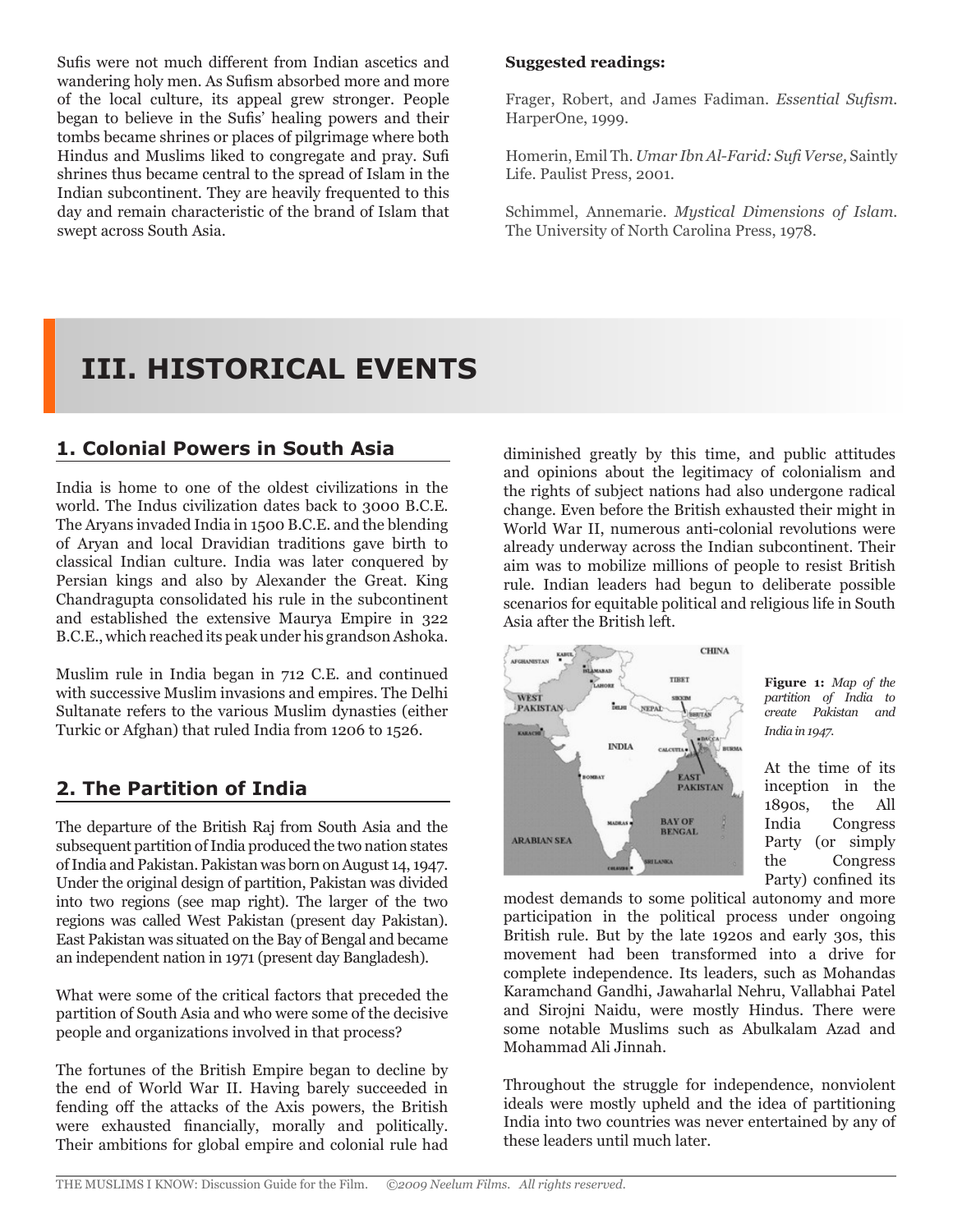As a minority comprising roughly 25% of the Indian population, the Muslims of India became increasingly fearful for their future rights under Hindu majority rule, based on the principle of one man, one vote. Over a decade or so numerous compromises were proposed by Jinnah, Azad and various British viceroys to address the concerns of Indian minorities. Some of these proposals were reminiscent of the US Electoral College. Like the US Senate there would be a powerful legislative upper chamber where each state would have equal representation regardless of the size of its population.

These proposals were rejected by Gandhi and Nehru. The uncompromising attitude of the Congress leadership on the issue of safeguards for India's minority populations finally led Jinnah to embrace the idea of a separate country for Muslims. As Muslims became united behind the demand for Pakistan, they created their own political party, the Pakistan Muslim League.

The partition of India was not a foreordained event. It was a slow process which evolved over several years due to the failure of interested parties to come to a compromise. However, once partition became inevitable it precipitated fearsome communal bloodshed. Massacres and atrocities were committed by Hindus, Sikhs and Muslims against each other. Partition led to the largest population dislocation and migration in human history, with 10-12 million people struggling to reach the safety and sanctuary of their respective new countries over a few months. About one million people were killed in the violence.

Research and documentation by later historians reveal that a large part of the blame can be attributed to the last British Viceroy of India, Louis Mountbatten. Having been warned of the potential for massive rioting and asked to provide security and military presence, Mountbatten failed to follow through.

#### **Non-Fiction:**

Wolpert, Stanley. *Jinnah of Pakistan.* USA: Oxford University Press, 1984.

Seervai, H.M. *Partition of India. N.M.* Tripathi Pvt Ltd Publishers and Booksellers. 2nd edition, 1994.

Batalia, Urvashi. *The Other Side of Silence: Voices from the Partition of India,* Duke University Press, 2000.

Jaffrelot, Christophe. *A History of Pakistan and Its Origins.* London: Anthem Press, 2002.

Khan, Yasmin. *The Great Partition: The Making of India and Pakistan.* New Haven: Yale University Press, 2007.

Pinault, David. *Notes from the Fortune-Telling Parrot: Islam and the Struggle for Religious Pluralism in Pakistan.* London: Equinox Publishing Ltd, 2008.

Talbot, Ian. *Pakistan: A Modern History. Revised Edition.* New York: Palgrave Macmillan, 2005.

#### **Fiction:**

Manto, Saadat Hasan. *Mottled Dawn: Fifty Partition Sketches and Stories.* India: Penguin Books. 1st edition, 2004.

Singh, Khushwant. *Train to Pakistan.* Grove Press, 1994.

Kamleshwar. *Partitions: A Novel.* New Delhi: Penguin Books, 2006.

#### **Web:**

BBC News. *The Hidden Story of Partition and its Legacies. Jul 9, 2007.* [http://www.bbc.co.uk/history/](http://www.bbc.co.uk/history/british/modern/partition1947_01.shtml) [british/modern/partition1947\\_01.shtml](http://www.bbc.co.uk/history/british/modern/partition1947_01.shtml)

Manto, Saadat Hasan. *Toba Tek Singh.* [http://www.sikh-history.com/literature/stories/tobatek.](http://www.sikh-history.com/literature/stories/tobatek.html) [html](http://www.sikh-history.com/literature/stories/tobatek.html)

### **3. General Zia ul-Haq**

From its inception Pakistan faced a struggle for survival. Mountbatten is said to have called Pakistan a tent erected by the British whose long-term existence would be doubtful.

Having received a disproportionately low share of the resources of British India, including financial assets, industrial assets, educational institutions, military resources and above all human resources at that time, the very survival of the country demanded that its borders be secured. Thus, the military establishment and particularly the army were allocated a preponderance of national resources to allow them to develop a credible deterrent against perceived Indian designs on Pakistan and a reversion of the country's territories to a united India.

This strategy, perhaps misguided from the start, later became positively harmful to the national interests of Pakistan. It resulted in a distortion of civil society and its institutions and a lopsided militarization of the state at the expense of the crucial work of economic and human development. Education, infrastructure and healthcare which would have been the best means of ensuring Pakistan's long term survival, were grossly neglected.

This militarization also allowed the leaders of the army to assume the self-appointed role of the nation's saviors and guardians. They began to interfere in the governance of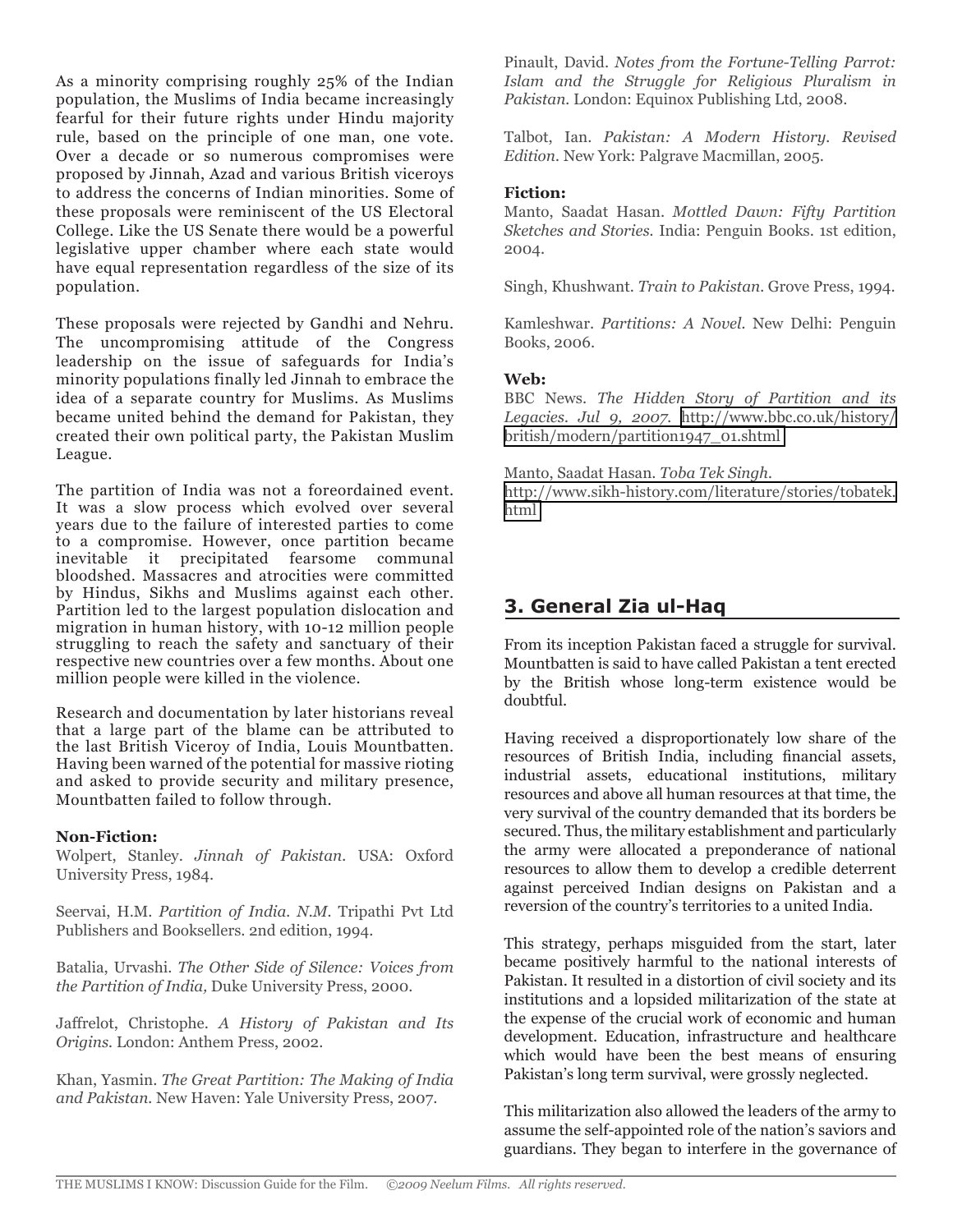the country through numerous military coups. Thus, from early on Pakistan was mostly ruled by a series of military dictators, the third being General Zia-ul-Haq.

A mediocre soldier appointed by then Prime Minister Zulfikar Ali Bhutto for his meek demeanor, presumed loyalty and self avowed lack of political ambition, Zia-ul-Haq turned the tables on his benefactor by seizing power in a military coup in 1977. This coup was carried out under the cover of quelling civil unrest and disturbances created through recent elections in which Bhutto's victory was being contested hotly by the opposition parties with instances of electoral fraud, violence and vote rigging on the part of Bhutto's Pakistan Peoples Party.

Promising, like other dictators before him, to return democracy to Pakistan and relinquish power within ninety days after restoring law and order, Zia-ul-Haq ended up ruling Pakistan for almost 11 years. Fearful of Bhutto's well-known propensity to violent vengeance and his still extant support among the poor and illiterate masses of Pakistan, Zia-ul-Haq contrived to have him executed after a trial for the murder of a political opponent. While many Pakistanis felt that morally Bhutto was responsible for ordering the murder, legally and factually the trial was considered dubious and his execution resulted in Bhutto's elevation to the status of a martyr among his followers.

In view of the United State's well established track record of supporting military dictators in Pakistan for being strategic cold war era bulwarks against communism, Zia-ul-Haq turned to the United States for military and economic support. He was quickly rebuffed by the Carter administration especially on account of the international opprobrium attached to his execution of Bhutto.

Zia's fortunes changed dramatically after the Soviet invasion of neighboring Afghanistan in 1979 and the election of Ronald Reagan in the US in 1980, in whom he found a much more congenial ally. Pakistan and therefore Zia-ul-Haq became indispensable assets to the Reagan administration in its quest to deliver a crippling and humiliating blow to Soviet military power in Afghanistan. This blow was delivered successfully through a covert operation to arm, fund and train Islamic guerilla fighters in Afghanistan who became know as the Mujahideen. These operations were funded externally by the US and Saudi Arabia, and internally through narcotics trafficking and smuggling by various Afghan Mujahideen commanders. The logistics were managed by the CIA in coordination with the Pakistani military agency, the Inter Services Intelligence Directorate or ISI.

Previously a rather sleepy, neglected and minor backwater of the Pakistan army, the ISI now became a formidable institution under the close tutelage of the CIA. The ISI's tentacles began to grow and reach deep both inside and outside Pakistan.

Alone amongst all the other Pakistani military dictators and for reasons both personal and political, Zia-ul-Haq turned to religion as an instrument of domestic policy. He professed Islamic values and imported for the first time Islamic Sharia law and punishment into the secular legal codes of Pakistan. His embrace of Islam was meant to marginalize and exclude secular civilian opposition parties but it led to increasing religious polarity among the different Muslim sects within Pakistan.

He died in a mysterious plane crash in 1988 and his legacy of sectarian violence, religious fundamentalism and intolerance, the use of terrorism as a tool of national policy, and weapons proliferation funded by narcotics smuggling are still with us today.

### **Non-Fiction:**

Cloughley, Brian. *A History of the Pakistan Army: Wars and Insurrections.* USA: Oxford University Press, 2007.

Jalal, Ayesha. *Democracy and Authoritarianism in South Asia: A Comparative and Historical Perspective.*  Cambridge University Press, 1995.

Coll, Steve. *Ghost Wars: The Secret History of the CIA, Afghanistan, and Bin Laden, from the Soviet Invasion to September 10, 2001.* Penguin Press HC, 2004.

### **Web:**

Ali,Tariq. *The General in his Labyrinth.* London Review of Books. January 4, 2007. [http://www.lrb.co.uk/v29/](http://www.lrb.co.uk/v29/n01/ali_01_.html) [n01/ali\\_01\\_.html](http://www.lrb.co.uk/v29/n01/ali_01_.html)

NOW with Bill Moyers. *The US and Pakistan. September 27, 2003.*

<http://www.pbs.org/now/politics/pakistantimeline.html>

# **4. Soviet Occupation of Afghanistan**

From the times of Russia under the Czars, the Soviet Union had always regarded countries in Central Asia (including Afghanistan) to be within their sphere of influence and important to their national interests.

Historically Afghanistan was a conduit for the wealth and resources of India and later on a way for the Russians to access the warm water Arabian Sea ports. It had also been of great interest to the British during their period of colonial rule in India.

Subsequent to partition and the creation of Pakistan, Afghanistan became a spring board for the Soviets, helping them maintain influence in South Asia. It was also a potential counterweight to Pakistan, a staunch US ally whose leaders were at best indifferent and sometimes even hostile to communism.

Due to all these factors, the Soviet Union always exerted influence on the policies of the Afghan government. For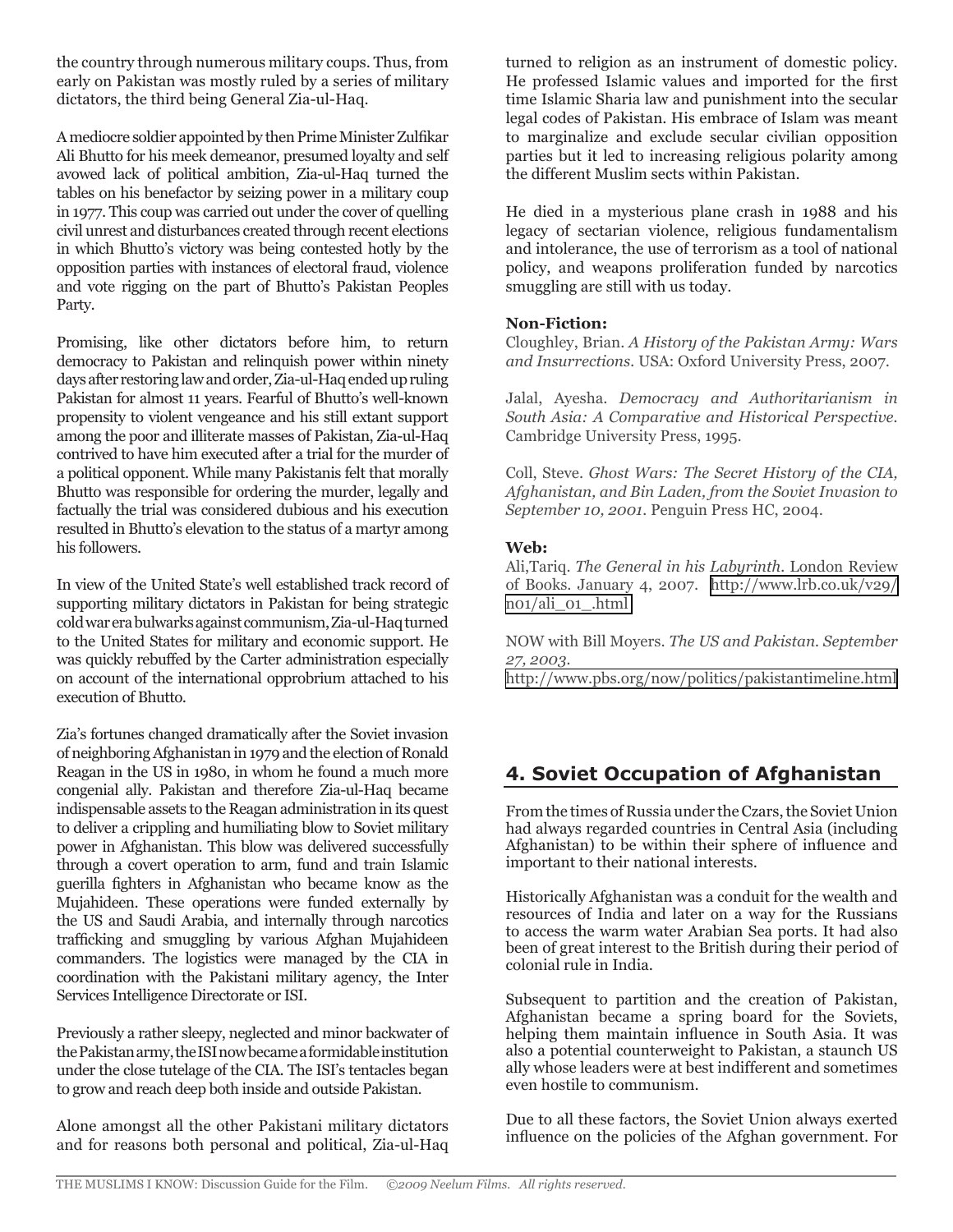many decades the Afghan King, Zahir Shah, tried to maintain a neutral attitude towards that interference. But this precarious balance was disturbed when Zahir Shah was deposed by his cousin Mohammad Daoud in 1973.

Wishing to maintain his own authority over Afghanistan, Daoud was alarmed by the inroads being made by the Soviet supported Afghan communists within Afghanistan and showed signs of a conciliatory attitude toward Pakistan and the US. As a result Daoud and his family were assassinated in a communist-backed military coup in 1978.

After the communist takeover there was a succession of Afghan leaders who were plagued by infighting within the various factions of Afghan communists. This infighting combined with a fear of losing control over their clients in Afghanistan, prompted the Soviet Union to invade and occupy Afghanistan in 1979.

### **Non-Fiction:**

Vogelsang, Willem. *The Afghans (Peoples of Asia).* Wiley-Blackwell, 2001.

### **Web:**

Kalugin, Oleg. *How We Invaded Afghanistan. Foreign Policy.* December 11, 2009. [http://www.foreignpolicy.](http://www.foreignpolicy.com/articles/2009/12/11/how_we_invaded_afghanistan)  $com/articles/2009/12/11/how$  we invaded [afghanistan](http://www.foreignpolicy.com/articles/2009/12/11/how_we_invaded_afghanistan)

### **5. Education – Textbooks and Historical Representation**

In the 1980s and 1990s, textbooks were published by the United States for Afghan school children. These books were meant to inculcate a culture and belief system of violent resistance to the Soviet occupiers of Afghanistan. Verses, illustrations and stories depicting the use of firearms, tanks, landmines and other weapons to maim, injure or otherwise bloodily incapacitate and kill Soviet soldiers were included. Some of the content of these books was extremely graphic and inappropriate for elementary school children. For example, there was the picture of a decapitated Afghan soldier, equipped with bandolier and Kalashnikov. A verse from the Quran was inscribed above the soldier's body. Text underneath the picture praised the dead soldier for having sacrificed everything in the way of imposing Islamic law on the government.

A generation of Afghan children absorbed these lessons and many continue to subscribe to similar ideas today.

#### **Web**:

Davis, Craig. *A is for Allah, J is for Jihad*. The World Policy Journal. Spring 2002. [http://findarticles.com/p/](http://findarticles.com/p/articles/mi_hb6669/is_1_19/ai_n28918749/) [articles/mi\\_hb6669/is\\_1\\_19/ai\\_n28918749/](http://findarticles.com/p/articles/mi_hb6669/is_1_19/ai_n28918749/)

Stephens, Joe and David B. Ottaway. *From U.S., the ABC's of Jihad.* The Washington Post. March 23, 2002. <http://www.washingtonpost.com/ac2/wp-dyn/A5339-2002Mar22>

# **6. Islamization / Talibanization**

The process of Islamizing Pakistani society started under General Zia-ul-Haq. Although his motives were couched in Islamic ideology and his personal devotion to the principles of the Quran, they were mostly actuated by reasons of realpolitik. Zia-ul-Haq's plan appeared to be to create a constituency of Islamists within Pakistan who would be beholden to him for political and economic patronage and provide a natural base of support to allow him to stay in power for life. This was a shrewd move to counterbalance and neutralize the traditional power centers of Pakistani society including the landed oligarchy, civil and military bureaucracies and secular political parties.

This strategy succeeded admirably and was embraced by Islamist political parties, the lower middle class and some middle class professionals and traders who provided most of the recruits to this cause. It transformed Pakistan's normally devout but secular society into one where considerable inroads were made by a particular brand and interpretation of Islam. This would have long lasting effects on Pakistan.

Talibanization was a natural outgrowth of this process whose aims were related to Pakistan's foreign policy as conceived and executed by the Pakistani army. The idea behind the creation of the Taliban (literally, students) was to gain "strategic depth" by having a friendly regime on the western borders of Pakistan with Afghanistan, where the Pakistani army could withdraw to regroup and continue fighting if Pakistan were to be over run by an attack through its eastern borders by its arch military rival, India.

With this aim the ISI launched a program in the early 90s to train and recruit Afghan youth studying in madrassas (religious schools funded mostly by Saudi money), in refugee camps, and elsewhere in Pakistan. These recruits were provided training in military tactics, guerilla warfare, the use of weaponry and sabotage. With the support of the Pakistani army, these recruits were able to overcome competing warlords and other remnants of the Soviet-era Afghan Mujahideen, after the departure of the Soviets.

The Taliban are followers of a strictly puritanical brand of Islam called Wahabism and they set up a harsh system of government that stripped away most civil rights and liberties particularly the rights of Afghan women.

They were initially welcomed and supported by the Afghan people, especially their ethnic Pashtun kinsmen, because of their ability to quickly restore security and law and order in Afghanistan. Their goals were limited to the control of Afghanistan and to providing recruits for a guerilla war against Indian security forces occupying Kashmir where they served as a proxy for the Pakistani army.

#### **Web**:

BBC News. *Will next US president rethink Afghanistan?*  October 21, 2008. [http://news.bbc.co.uk/2/hi/south\\_](http://news.bbc.co.uk/2/hi/south_asia/7674623.stm) [asia/7674623.stm](http://news.bbc.co.uk/2/hi/south_asia/7674623.stm)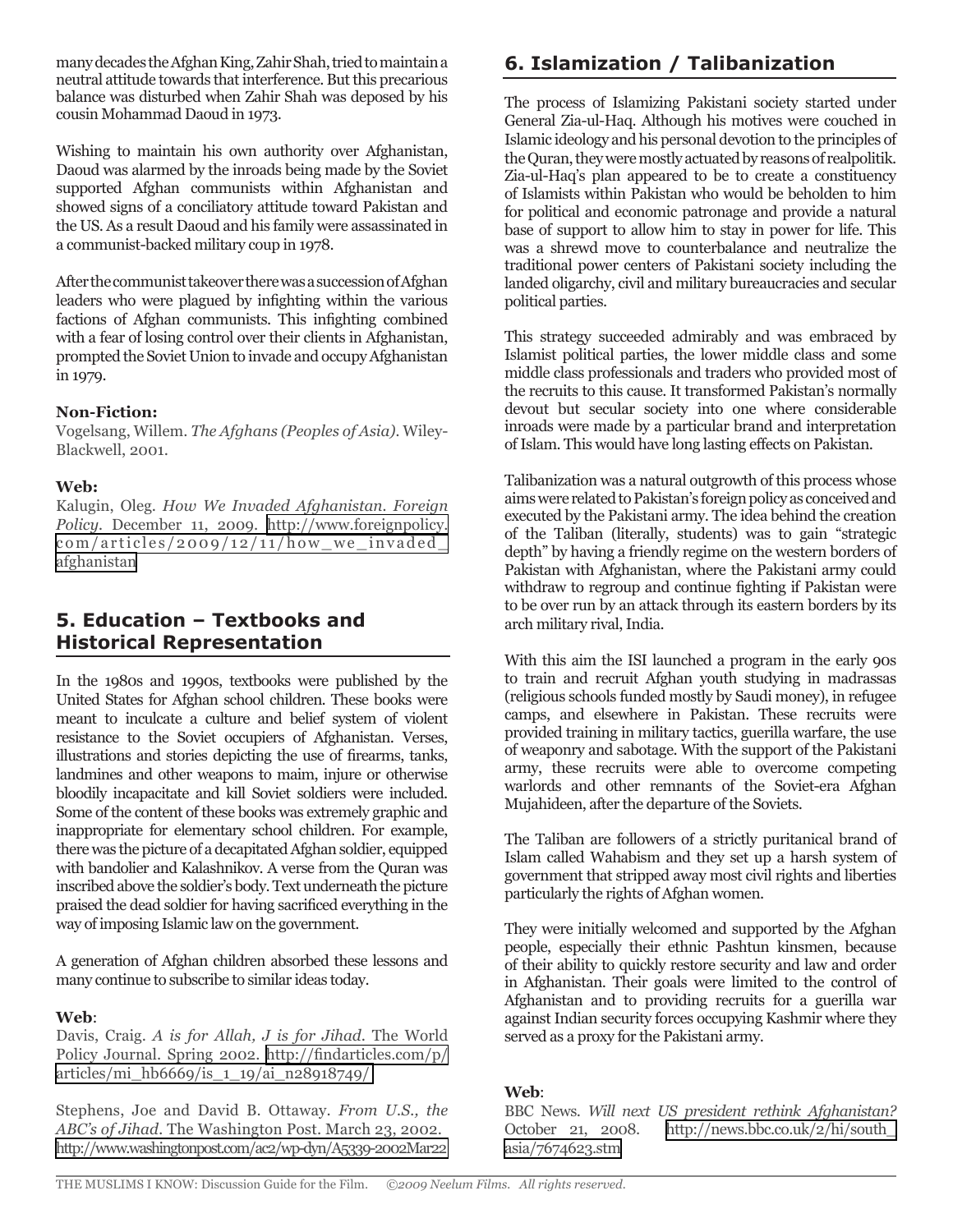Dreyfuss, Robert. *Obama's Afghan Dilemma. T*he Nation. December 3, 2008. [http://www.thenation.com/](http://www.thenation.com/doc/20081222/dreyfuss) [doc/20081222/dreyfuss](http://www.thenation.com/doc/20081222/dreyfuss) 

### **7. Pakistan and the War on Terror**

### **Suggested readings:**

Ahmed, Mara and Judith Bello. *An interview with Tariq Ali: Pakistan and the Global War on Terror. Counterpunch. November 30, 2009.* [http://www.](http://www.counterpunch.org/ahmed11302009.html) [counterpunch.org/ahmed11302009.html](http://www.counterpunch.org/ahmed11302009.html)

Polk, William R. *An Open Letter to President Obama.*  The Nation. September 30, 2009[.http://www.thenation.](http://www.thenation.com/doc/20091019/polk) [com/doc/20091019/polk](http://www.thenation.com/doc/20091019/polk)

Editorial. *Obama's War.* The Nation. December 2, 2009. <http://www.thenation.com/doc/20091221/editors>

Scahill, Jeremy. *The Secret US War in Pakistan.* The Nation. November 23, 2009. [http://www.thenation.](http://www.thenation.com/doc/20091207/scahill) [com/doc/20091207/scahill](http://www.thenation.com/doc/20091207/scahill)

# **III. QUESTIONS FOR GENERAL DISCUSSION**

- 1. The narrator expresses her discomfort with the term moderate Muslim: "The need to identify militant jihadists by distinguishing them from moderate Muslims had cast suspicion on all Muslims in America." Discuss.
- 2. The narrator claims that she cannot pretend to represent 1.3 billion Muslims all over the world and that is why the film focuses on a small community of Pakistani Americans. Discuss the validity/usefulness of this approach.
- 3. In the beginning of the film we are shown random people and places in Pakistan. How do those images compare to mainstream coverage of Pakistan by the media?
- 4. Talking about why he moved to the United States, Aitezaz expresses his life-long admiration for the U.S. by saying: *"I was an American citizen living in the body of a Pakistani."* What are some of the reasons Muslims immigrate to America? What freedoms do they enjoy here as compared to their countries of origin?
- 5. Bilal and Farah draw differences between their lives in America and Europe. Do you perceive any differences between life in America and Europe? What do those differences mean to them personally?
- 6. In the film, Farah describes how her 6 year old son was body searched at the airport simply because of his name. Is profiling solely on the basis of ethnic names discriminatory? Does it help prevent terrorism?
- 7. Aitezaz explains that "for a Muslim man to be politically active and outspoken is risky in America nowadays." What kinds of risks is Aitezaz alluding to? Have other groups of Americans faced similar fears in the past? Compare contexts.
- 8. Raheel Raza states that there was widespread stereotyping of Muslims in the media in the wake of 9/11. How did that media coverage work in tandem with government policy following the events of 9/11?
- 9. Dr. Thomas Gibson speaks about diversity in Islam as follows: "*For me what is most characteristic of Islamic civilization is tremendous diversity of belief, because it is so cosmopolitan. You can have a Moroccan and an Indonesian meeting in Mecca in 1550 and sharing the Arabic language to have a debate. You have huge empires, like the Mughal Empire where the Emperor sets himself up as a grand religious figure and you can have highly egalitarian nomadic groups, all referring to the same sacred text*." Discuss.
- 10. The Palestinian Ambassador to the United Kingdom explains in an interview that the footage of Palestinians celebrating 9/11 was shot in 1993 and misused in 2001. If that is correct, what could be the fallout from that footage being screened on 9/11?
- 11. Bilal talks about how Islamic militants don't represent mainstream Muslims just like the Ku Klux Klan doesn't represent mainstream Americans. Discuss this analogy. How can the media be more objective in representing Islam and Muslims?
- 12. Ibrahim says: "The media are a business and they have to make money like all businesses. And to make money, you sell stories that are wild and extravagant." Are American media owned by corporations? How does that impact news coverage? Is that true of other countries? Who owns the BBC?
- 13. Dr. Emil Homerin talks about the 5 pillars of Islam, which are: profession of faith, daily prayers, almsgiving, fasting during the month of Ramadan and the pilgrimage to Mecca if one can manage it. What are some of the broad principles underlying these pillars?